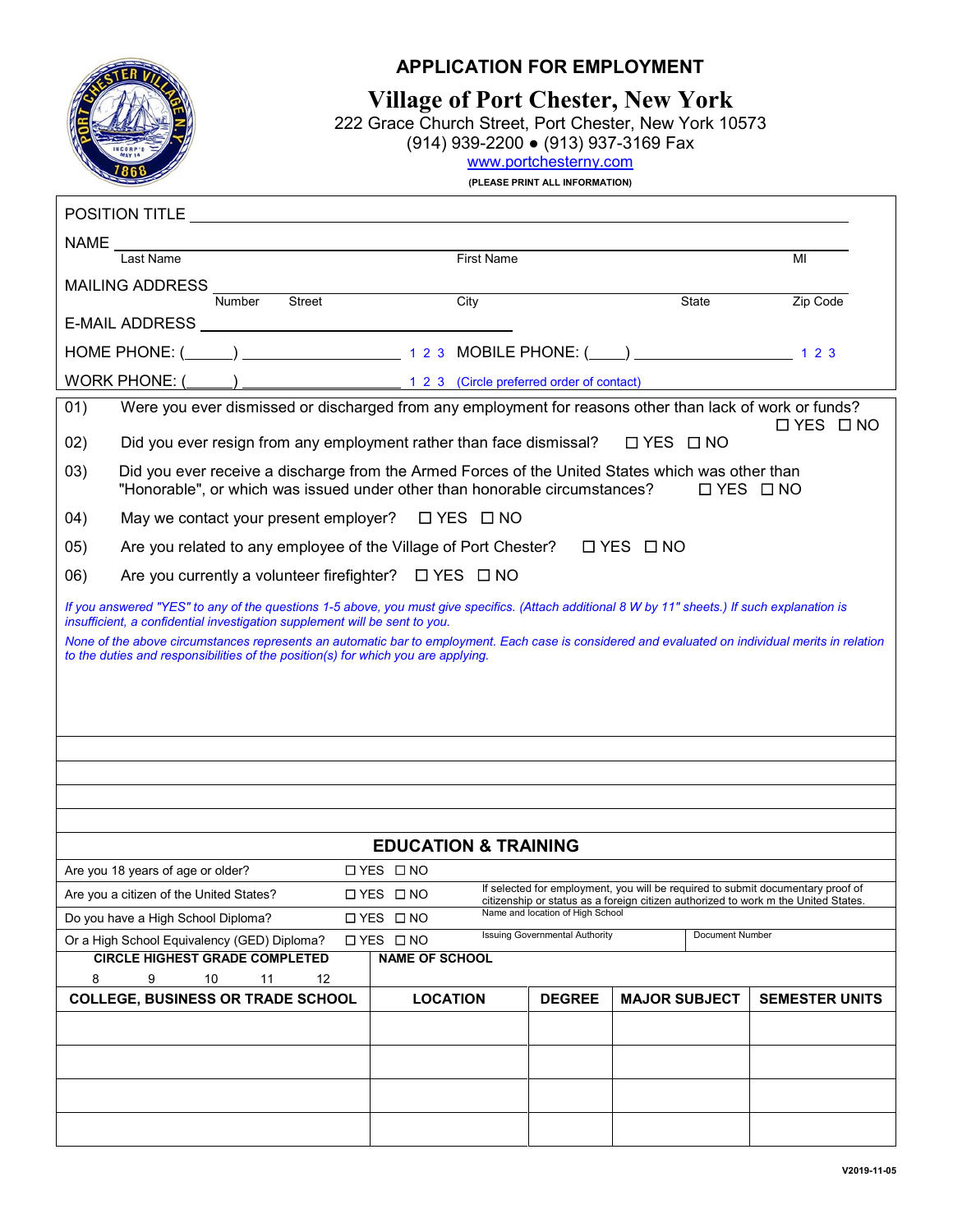| EXPERIENCE - List your present or most recent job first. A thoroughly completed application may improve your chances for employment. If you     |                             |                        |                        |                       |                                                                                                                                                |                              |                       |
|-------------------------------------------------------------------------------------------------------------------------------------------------|-----------------------------|------------------------|------------------------|-----------------------|------------------------------------------------------------------------------------------------------------------------------------------------|------------------------------|-----------------------|
|                                                                                                                                                 |                             |                        |                        |                       | need more space, you may attach additional sheets. NOTE: A resume may be attached, but will not be substituted for completion of this section. |                              |                       |
| Omissions or vagueness will not be interpreted in your favor.<br><b>Length of Employment</b>                                                    |                             |                        | Name of Employer       |                       | <b>Address</b>                                                                                                                                 |                              | <b>City and State</b> |
| Yr.<br>Mo.                                                                                                                                      | Mo.                         | Yr.                    |                        |                       |                                                                                                                                                |                              |                       |
| From<br>$\prime$<br>To<br><b>Earnings</b>                                                                                                       | $\prime$<br># of hours/week |                        |                        |                       | Was this experience gained after receiving a High School or Equivalency Diploma?                                                               |                              | $\Box$ YES $\Box$ NO  |
| \$<br><b>Type of Business</b>                                                                                                                   |                             |                        | Describe duties below: |                       |                                                                                                                                                |                              |                       |
| <b>Your Exact Title</b>                                                                                                                         |                             |                        |                        |                       |                                                                                                                                                |                              |                       |
| Name of your Supervisor                                                                                                                         |                             |                        |                        |                       |                                                                                                                                                |                              |                       |
| <b>Supervisor's Title</b>                                                                                                                       |                             |                        |                        |                       |                                                                                                                                                |                              |                       |
| <b>Reason for Leaving</b>                                                                                                                       |                             |                        |                        |                       |                                                                                                                                                |                              |                       |
| <b>Length of Employment</b><br>Yr.<br>Mo.                                                                                                       | Mo.                         | Yr.                    | Name of Employer       |                       | <b>Address</b>                                                                                                                                 |                              | <b>City and State</b> |
| From<br>$\prime$<br>То<br>Earnings                                                                                                              | # of hours/week             |                        |                        |                       | Was this experience gained after receiving a High School or Equivalency Diploma?                                                               |                              | $\Box$ YES $\Box$ NO  |
| \$                                                                                                                                              |                             |                        |                        |                       |                                                                                                                                                |                              |                       |
| <b>Type of Business</b>                                                                                                                         |                             |                        | Describe duties below: |                       |                                                                                                                                                |                              |                       |
| <b>Your Exact Title</b>                                                                                                                         |                             |                        |                        |                       |                                                                                                                                                |                              |                       |
| Name of your Supervisor                                                                                                                         |                             |                        |                        |                       |                                                                                                                                                |                              |                       |
| <b>Supervisor's Title</b>                                                                                                                       |                             |                        |                        |                       |                                                                                                                                                |                              |                       |
| <b>Reason for Leaving</b>                                                                                                                       |                             |                        |                        |                       |                                                                                                                                                |                              |                       |
| <b>Length of Employment</b><br>Yr.<br>Mo.<br>From<br>To                                                                                         | Mo.                         | Yr.                    | Name of Employer       |                       | <b>Address</b>                                                                                                                                 |                              | <b>City and State</b> |
| <b>Earnings</b><br>\$                                                                                                                           | # of hours/week             |                        |                        |                       | Was this experience gained after receiving a High School or Equivalency Diploma?                                                               |                              | □ YES □ NO            |
| <b>Type of Business</b>                                                                                                                         |                             | Describe duties below: |                        |                       |                                                                                                                                                |                              |                       |
| Your Exact Title                                                                                                                                |                             |                        |                        |                       |                                                                                                                                                |                              |                       |
| Name of your Supervisor                                                                                                                         |                             |                        |                        |                       |                                                                                                                                                |                              |                       |
| <b>Supervisor's Title</b>                                                                                                                       |                             |                        |                        |                       |                                                                                                                                                |                              |                       |
| <b>Reason for Leaving</b>                                                                                                                       |                             |                        |                        |                       |                                                                                                                                                |                              |                       |
| <b>Length of Employment</b><br>Yr.<br>Mo.                                                                                                       | Mo.                         | Yr.                    | Name of Employer       |                       | <b>Address</b>                                                                                                                                 |                              | <b>City and State</b> |
| To<br>From                                                                                                                                      | $\prime$                    |                        |                        |                       |                                                                                                                                                |                              |                       |
| Earnings<br>\$                                                                                                                                  | # of hours/week             |                        |                        |                       | Was this experience gained after receiving a High School or Equivalency Diploma?                                                               |                              | □ YES □ NO            |
| <b>Type of Business</b>                                                                                                                         |                             | Describe duties below: |                        |                       |                                                                                                                                                |                              |                       |
| <b>Your Exact Title</b>                                                                                                                         |                             |                        |                        |                       |                                                                                                                                                |                              |                       |
| Name of your Supervisor                                                                                                                         |                             |                        |                        |                       |                                                                                                                                                |                              |                       |
| <b>Supervisor's Title</b>                                                                                                                       |                             |                        |                        |                       |                                                                                                                                                |                              |                       |
| <b>Reason for Leaving</b>                                                                                                                       |                             |                        |                        |                       |                                                                                                                                                |                              |                       |
| U.S. MILITARY HISTORY ONES ONO                                                                                                                  |                             |                        |                        |                       |                                                                                                                                                |                              |                       |
| If YES, you must give specifics below:                                                                                                          |                             |                        |                        |                       |                                                                                                                                                |                              |                       |
| <b>U.S. Military Branch</b>                                                                                                                     |                             | <b>Entry Date</b>      |                        | <b>Discharge Date</b> |                                                                                                                                                | <b>Training or Specialty</b> |                       |
| Professional or Vocational Certificates or Licenses. Please attach a copy to the application if required for the position you are applying for: |                             |                        |                        |                       |                                                                                                                                                |                              |                       |
|                                                                                                                                                 |                             |                        |                        |                       |                                                                                                                                                |                              |                       |
| Other Special Training or Skills: (Language, office equipment, machine operations, etc.)                                                        |                             |                        |                        |                       |                                                                                                                                                |                              |                       |
|                                                                                                                                                 |                             |                        |                        |                       |                                                                                                                                                |                              |                       |